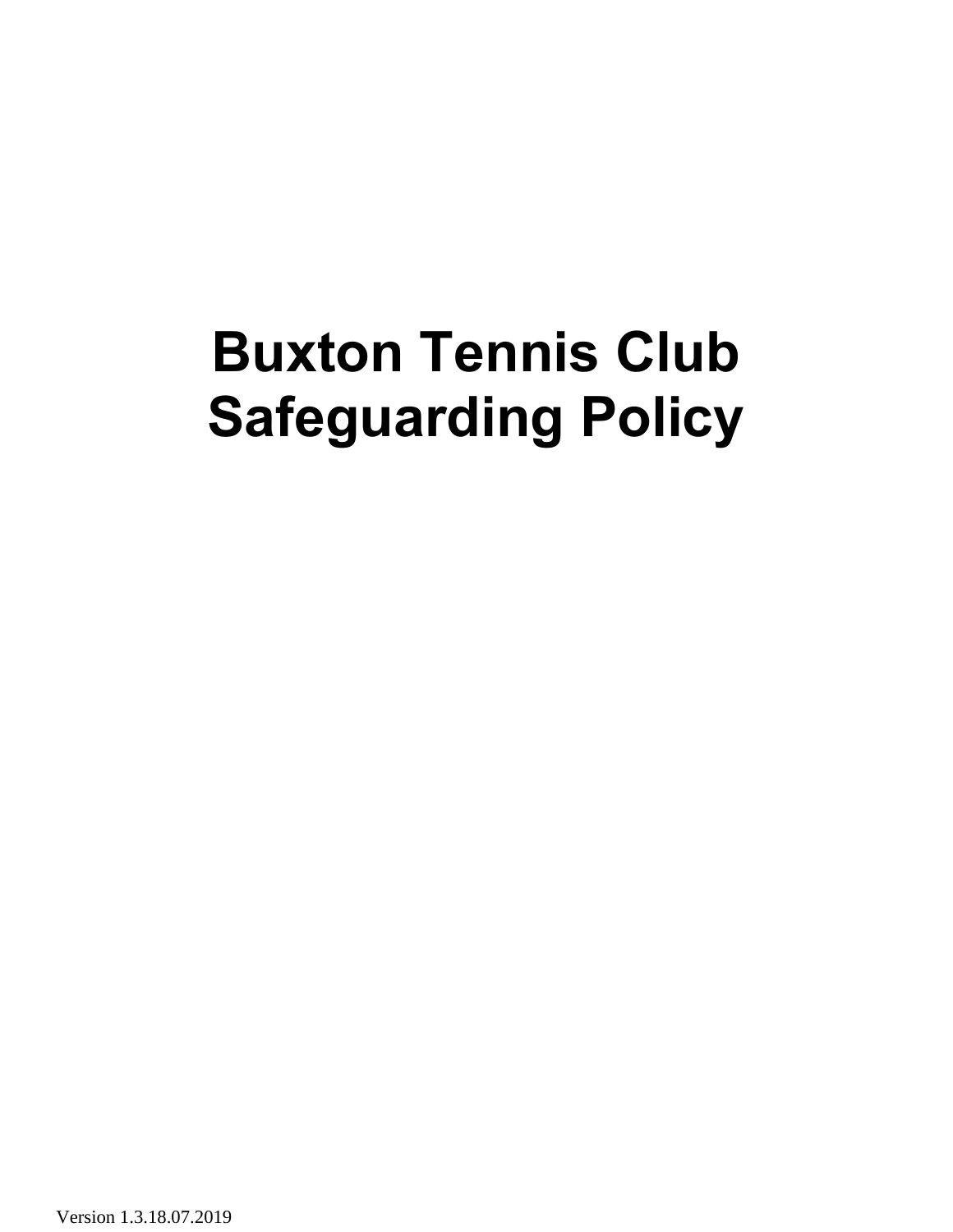## Reporting a Safeguarding Concern within the Tennis Environment

How to respond to concerns that arise within a tennis environment.

For Tennis Wales / Tennis Scotland cases, on-going consultation will take place with them.

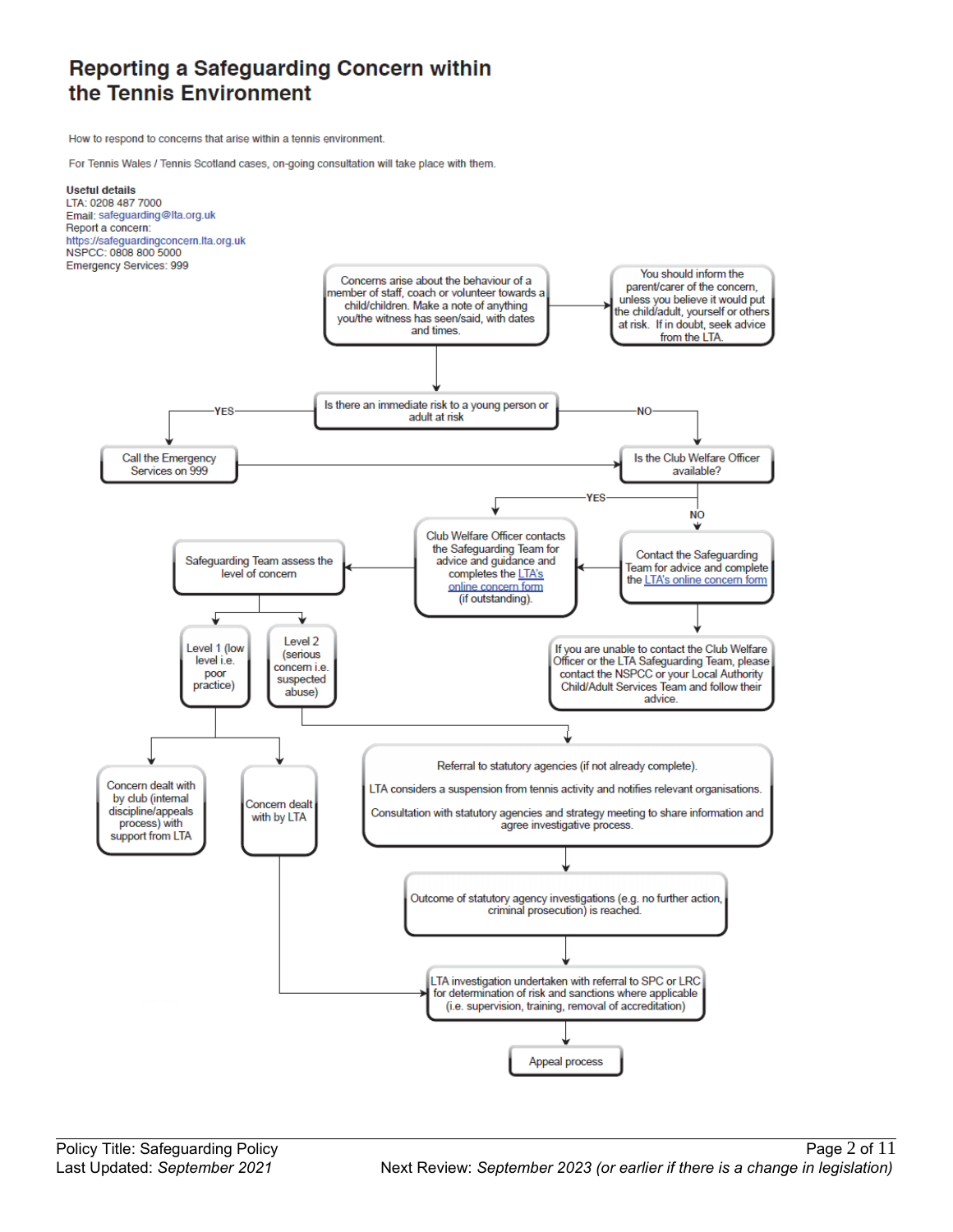## **Safeguarding Policy**

#### **1. Policy statement**

Buxton Tennis Club is committed to prioritising the well-being of all children and adults at risk, promoting safeguarding in our club at all times, including all programmes and events we run. All activities, events and trips arranged by the club run in accordance with the LTA's Safeguarding at Events and Competitions guidance. This Policy strives to minimise risk, deliver a positive tennis experience for everyone and respond appropriately to all safeguarding concerns/disclosures.

#### **2. Use of terminology**

**Child:** a person under the age of eighteen years.

Note that some legislation in Scotland defines a child as a person under sixteen years old. However, where there is any safeguarding concern, anyone under the age of 18 is regarded as a child unless advised otherwise by the LTA Safeguarding Team .

**Adult at risk:** a person aged eighteen years or over who is, or may be, in need of community care services by reason of disability, age or illness; and is, or may be, unable to take care of, or unable to protect him or herself against abuse or neglect.

**Safeguarding children:** protecting children from abuse and neglect, preventing the impairment of children's health or development, ensuring that they grow up in circumstances consistent with the provision of safe and effective care, and taking action to enable all children to have the best life chances.

**Safeguarding adults at risk:** protecting adults from abuse and/or neglect. Enabling adults to maintain control over their lives and make informed choices without coercion. Empowering adults at risk, consulting them before taking action, unless someone lacks the capacity to make a decision, or their mental health poses a risk to their own or someone else's safety, in which case, always acting in his or her best interests.

*(See appendix A for full glossary of terms)*.

#### **3. Scope**

This Policy is applicable to all staff, volunteers, committee members, coaches and club members. It is in line with national legislation and applicable across the UK.

Advice, guidance and support is available from the LTA Safeguarding Team.

#### **4. Responsibility for the implementation of the Safeguarding Policy, Code of Conduct and Reporting Procedure**

#### **SAFEGUARDING IS EVERYONE'S RESPONSIBILITY: NOT RESPONDING TO A SAFEGUARDING CONCERN IS NOT AN OPTION.**

- Our club's committee has overall accountability for this Policy and its implementation
- Our club Welfare Officer is responsible for updating this Policy in line with legislative and club developments
- All individuals involved in/present at the club are required to adhere to the Policy and Code of Conduct
- The LTA Safeguarding Team and Tennis Scotland, Tennis Wales and Tennis Foundation Safeguarding Leads can offer support to help clubs proactively safeguard.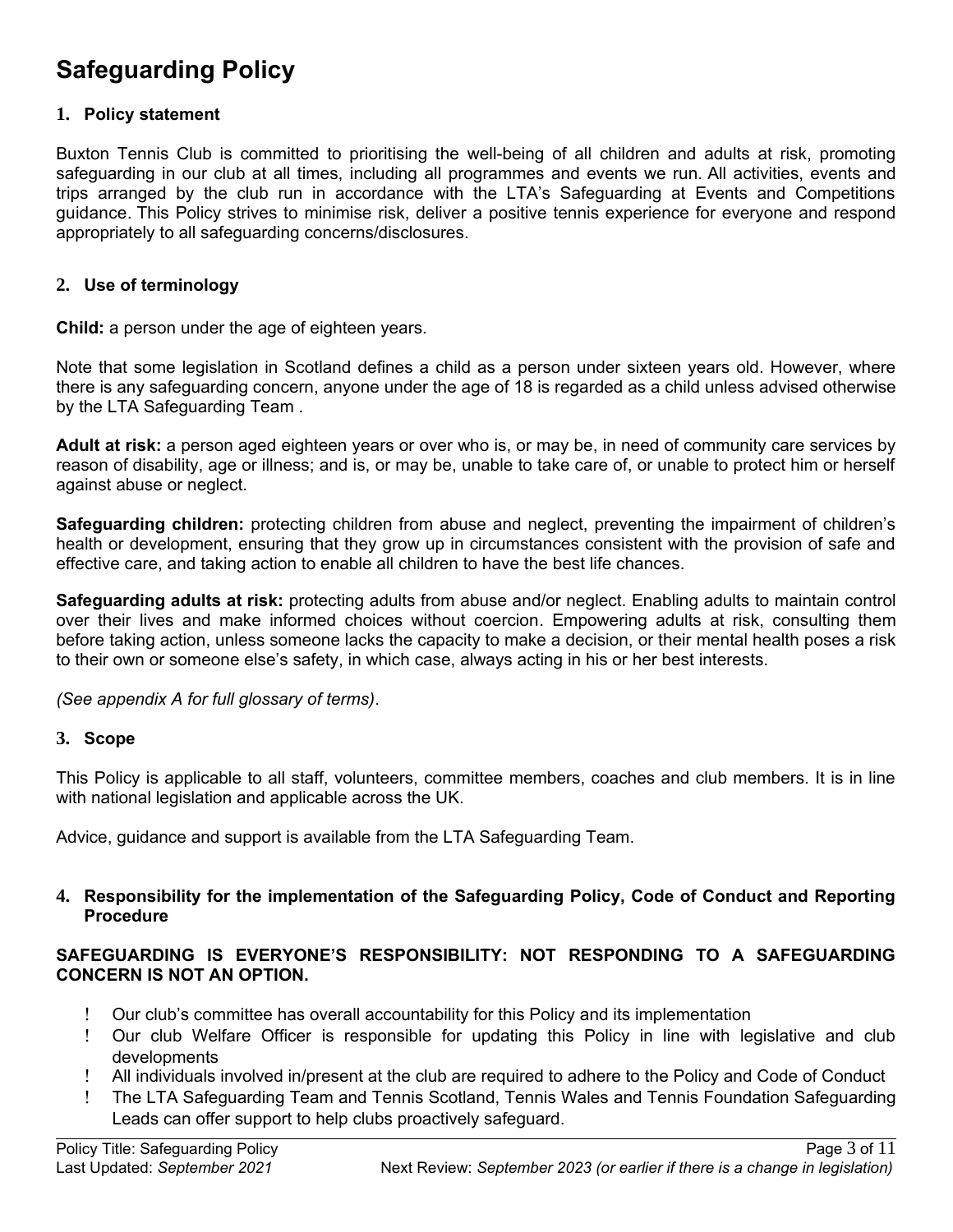#### **Where there is a safeguarding concern/disclosure:**

- The individual who is told about, hears, or is made aware of the concern/disclosure is responsible for following the Reporting a Safeguarding Concern Procedure shown in the flowchart at the beginning of this policy. Unless someone is in immediate danger, they should inform their club Welfare Officer, LTA Safeguarding Team or National Safeguarding Lead.
- The club Welfare Officer and Safeguarding Leads are responsible for reporting safeguarding concerns to the LTA Safe Safeguarding Team.
- The LTA Safeguarding Team is responsible for assessing all safeguarding concern/disclosures that are reported to them and working with the club Welfare Officer and National Safeguarding Leads to follow up as appropriate on a case-by-case basis, prioritising the well-being of the child/ adult at risk at all times. Dependent on the concern/disclosure, a referral may be made to:
	- o The police in an emergency (999); Derbyshire Childrens Social Care – 01629 533190
	- o Derbyshire Safeguarding Adults Board 01629 533190
	- $\circ$  Designated Officer (England only) for concerns/disclosures about a member of staff, consultant, coach, official or volunteer *–* safeguarding@lta.org.uk

#### **5. Breaches of the Safeguarding Policy, Code of Conduct and Reporting Procedure**

Breaches of this Policy and/or failure to comply with the outlined responsibilities may result in the following:

- Disciplinary action leading to possible exclusion from the club, dismissal and legal action
- Termination of current and future roles within the club and roles in other clubs, the LTA, Tennis Wales, Tennis Scotland and the Tennis Foundation*.*

Actions taken by players, parents or carers, staff, consultants, volunteers, officials, coaches inside or outside of the club that are seen to contradict this Policy may be considered a violation of this Policy.

Where an appeal is lodged in response to a safeguarding decision made by the club, the individual should adhere to the club's appeal procedure.

#### **6. Whistleblowing**

Safeguarding children and adults at risk requires everyone to be committed to the highest possible standards of openness, integrity and accountability. As a club, we are committed to encouraging and maintaining a culture where people feel able to raise a genuine safeguarding concern and are confident that it will be taken seriously.

#### **What is whistle blowing?**

In the context of safeguarding, "whistle blowing" is when someone raises a concern about the well-being of a child or an adult at risk.

A whistle blower may be:

- a player;
- a volunteer;
- a coach;
- other member of staff;
- an official;
- a parent;
- a member of the public.

#### **How to raise a concern about a child or an adult at risk at the club**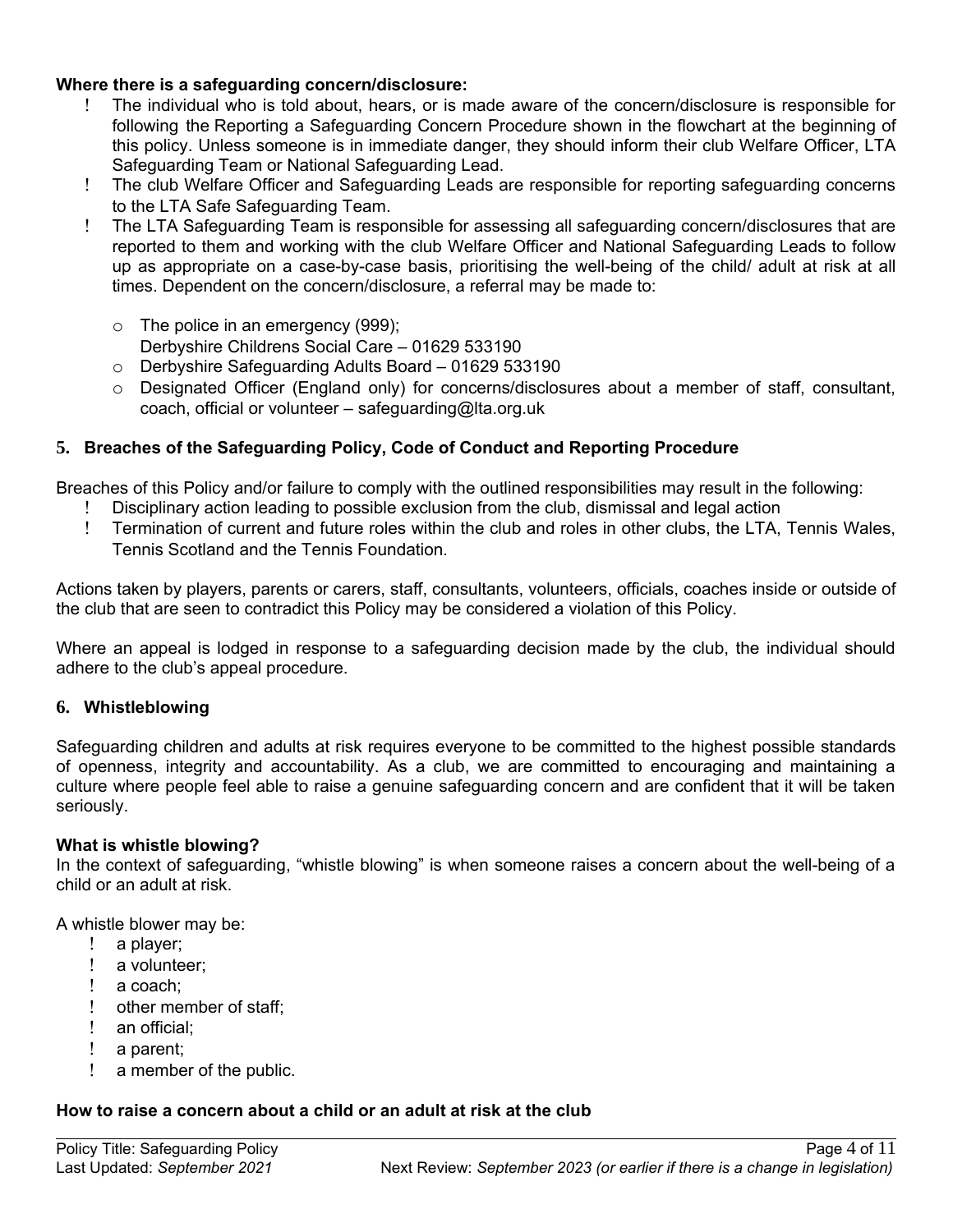If a child or an adult at risk is in immediate danger or risk of harm, the police should be contacted by calling 999.

Where a child or an adult at risk is not in immediate danger, any concerns about their well-being should be made without delay to the Club Welfare Officer. The Club Welfare Officer will pass the details of the concern on to the LTA Safeguarding Team at the earliest opportunity and the relevant local authority and the police will be contacted, where appropriate.

If, however, the whistle blower does not feel comfortable raising a concern with the Club Welfare Officer, the whistle blower should contact the LTA Safeguarding Team directly on 020 8487 7000, the Local Authority Designated Officer (LADO) or the NSPCC on 0808 800 5000.

The Club Welfare Officer can be contacted on: 07754531681 or cathreeds@aol.com

#### **Information to include when raising a concern**

The whistle blower should provide as much information as possible regarding the incident or circumstance which has given rise to the concern, including:

- their name and contact details (unless they wish to remain anonymous);
	- names of individuals involved;
	- date, time and location of incident/circumstance; and
- whether any witnesses were present.

#### **What happens next?**

All concerns raised by a whistle blower about the well-being of a child or an adult at risk will be taken seriously and every effort will be made to deal with each concern fairly, quickly and proportionately.

If the whistle blower does not believe that the concern has been dealt with appropriately and wishes to speak to someone outside the club or the LTA Safeguarding Team, the NSPCC Whistleblowing advice line should be contacted on 0800 028 0285 or by emailing [help@nspcc.org.uk.](mailto:help@nspcc.org.uk)

#### **Support**

The club will not tolerate any harassment, victimisation or unfair treatment of, and will take appropriate action to protect, whistle blowers when they raise a concern in good faith.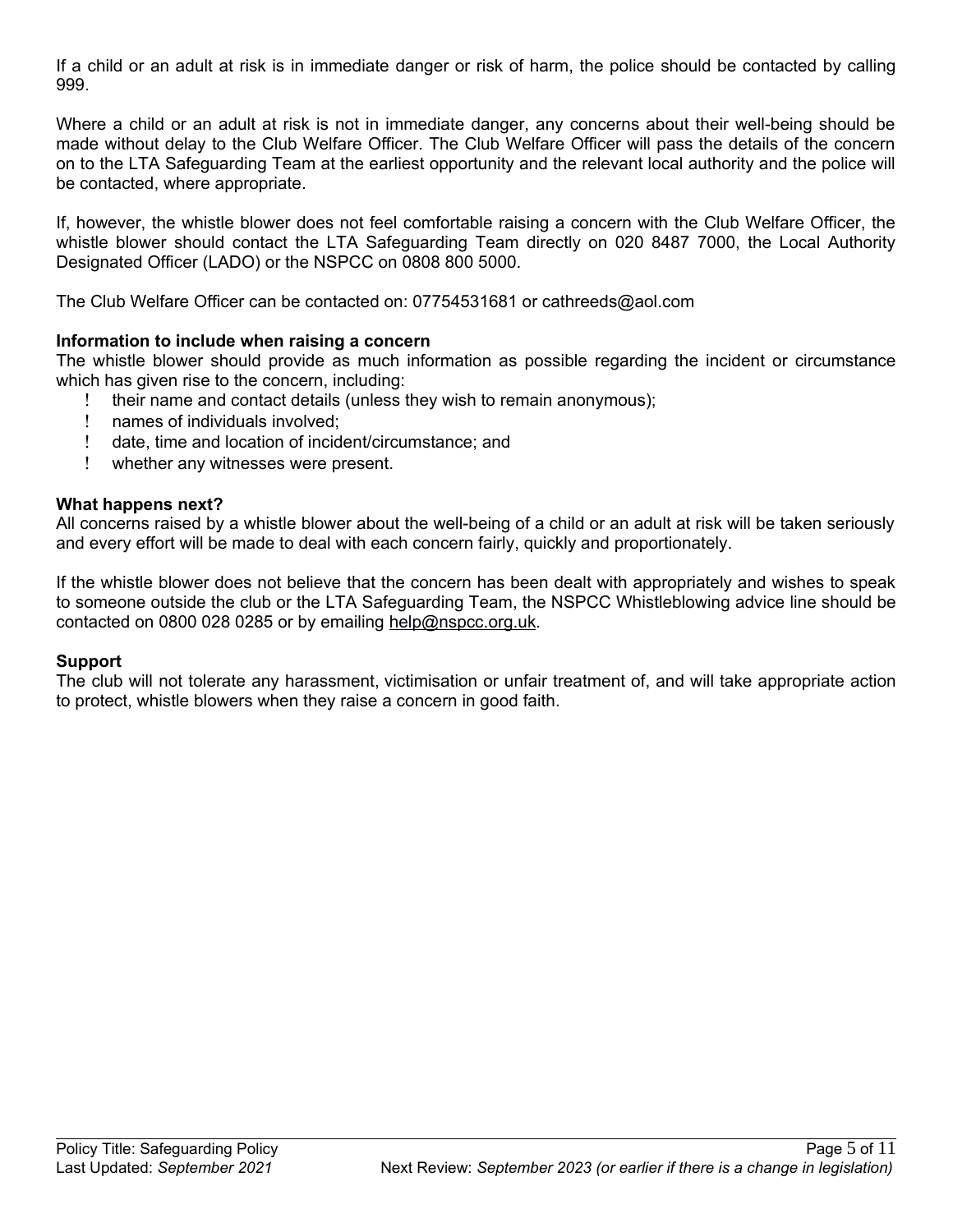# **Codes of Conduct**

#### **All members of staff, volunteers and members agree to:**

- Prioritise the well-being of all children and adults at risk at all times
- Treat all children and adults at risk fairly and with respect
- Be a positive role model. Act with integrity, even when no one is looking
- Help to create a safe and inclusive environment both on and off court
- Not allow any rough or dangerous behaviour, bullying or the use of bad or inappropriate language
- Report all allegations of abuse or poor practice to the club Welfare Officer
- Not use any sanctions that humiliate or harm a child or adult at risk
- Value and celebrate diversity and make all reasonable efforts to meet individual needs
- Keep clear boundaries between professional and personal life, including on social media
- Have the relevant consent from parents/carers, children and adults before taking or using photos and videos
- Refrain from making physical contact with children or adults unless it is necessary as part of an emergency or congratulatory (e.g. handshake / high five)
- Refrain from smoking and consuming alcohol during club activities or coaching sessions
- Ensure roles and responsibilities are clearly outlined and everyone has the required information and training
- Avoid being alone with a child or adult at risk unless there are exceptional circumstances
- Refrain from transporting children or adults at risk, unless this is required as part of a club activity (e.g. away match) and there is another adult in the vehicle
- Not abuse, neglect, harm or discriminate against anyone; or act in a way that may be interpreted as such
- Not have a relationship with anyone under 18 for whom they are coaching or responsible for
- Be acutely aware of the power that coaches and coaching assistants develop over players in the coaching relationship and avoid any intimacy (sexual or otherwise) with players

#### **All children agree to:**

- Be friendly, supportive and welcoming to other children and adults
- Play fairly and honestly
- Respect club staff, volunteers and Officials and accept their decisions
- Behave, respect and listen to your coach
- Take care of your equipment and club property
- Respect the rights, dignity and worth of all participants regardless of age, gender, ability, race, culture, religion or sexual identity
- Not use bad, inappropriate or racist language, including on social media
- Not bully, intimidate or harass anyone, including on social media
- Not smoke, drink alcohol or drugs of any kind on club premises or whilst representing the club at competitions or events
- Talk to the club Welfare Officer about any concerns or worries they have about themselves or others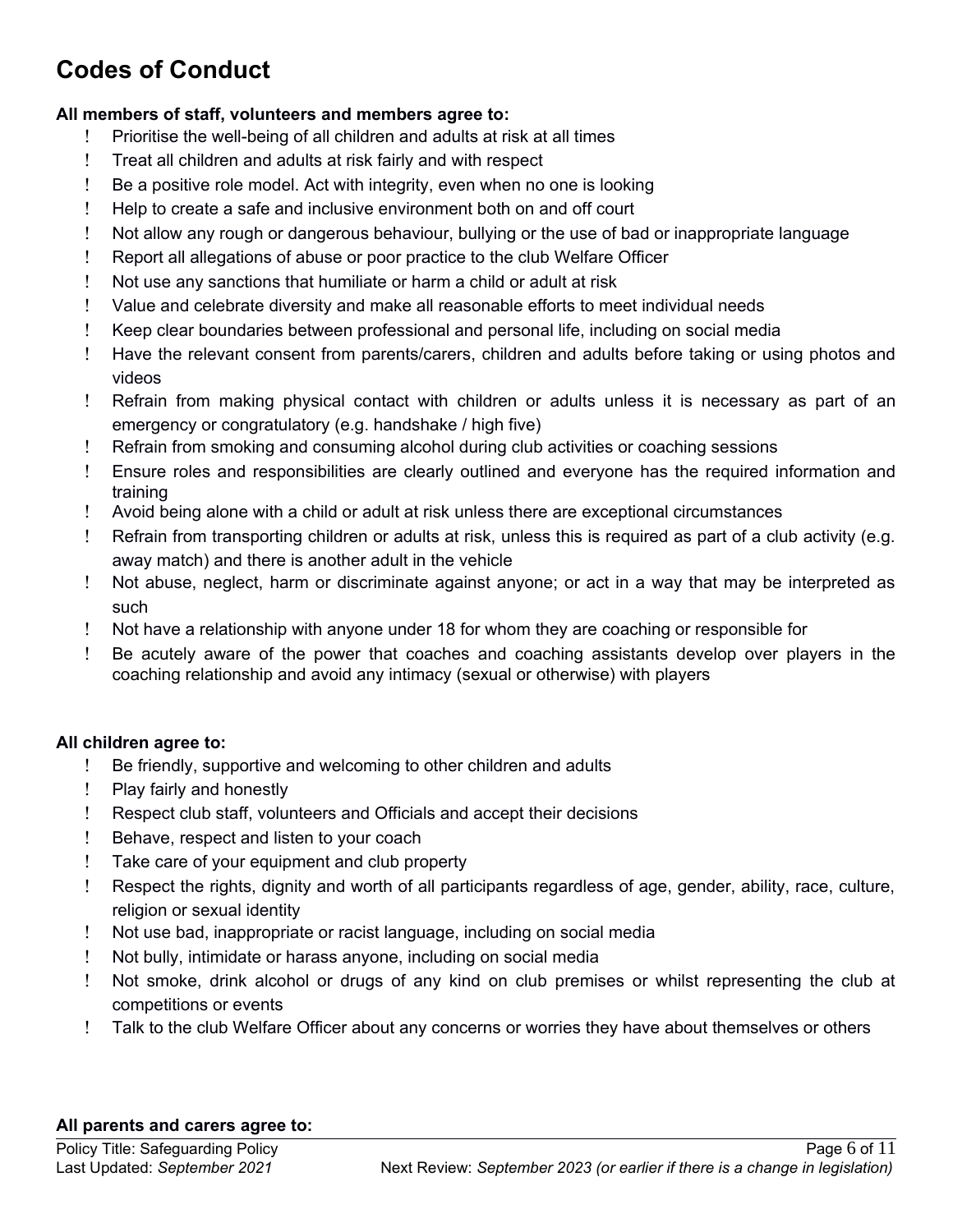- Positively reinforce your child and show an interest in their tennis
- Use appropriate language at all times
- Be realistic and supportive
- Never ridicule or admonish a child for making a mistake or losing a match
- Treat all children, adults, volunteers, coaches, officials and members of staff with respect
- Behave responsibly at the venue; do not embarrass your child
- Accept the official's decisions and do not go on court or interfere with matches
- Encourage your child to play by the rules, and teach them that they can only do their best
- Deliver and collect your child punctually from the venue
- Ensure your child has appropriate clothing for the weather conditions
- Ensure that your child understands their code of conduct
- Adhere to your venue's safeguarding policy, diversity and inclusion policy, rules and regulations
- Provide emergency contact details and any relevant information about your child including medical history

This Policy is reviewed every two years (or earlier if there is a change in national legislation).

|  | This Policy is recommended for approval by: |  |  |  |
|--|---------------------------------------------|--|--|--|
|--|---------------------------------------------|--|--|--|

| Club Committee Chair – Steve Thompson  | Date: 23-09-21 |  |
|----------------------------------------|----------------|--|
| Club Welfare Officer – Catherine Reeds | Date: 23-09-21 |  |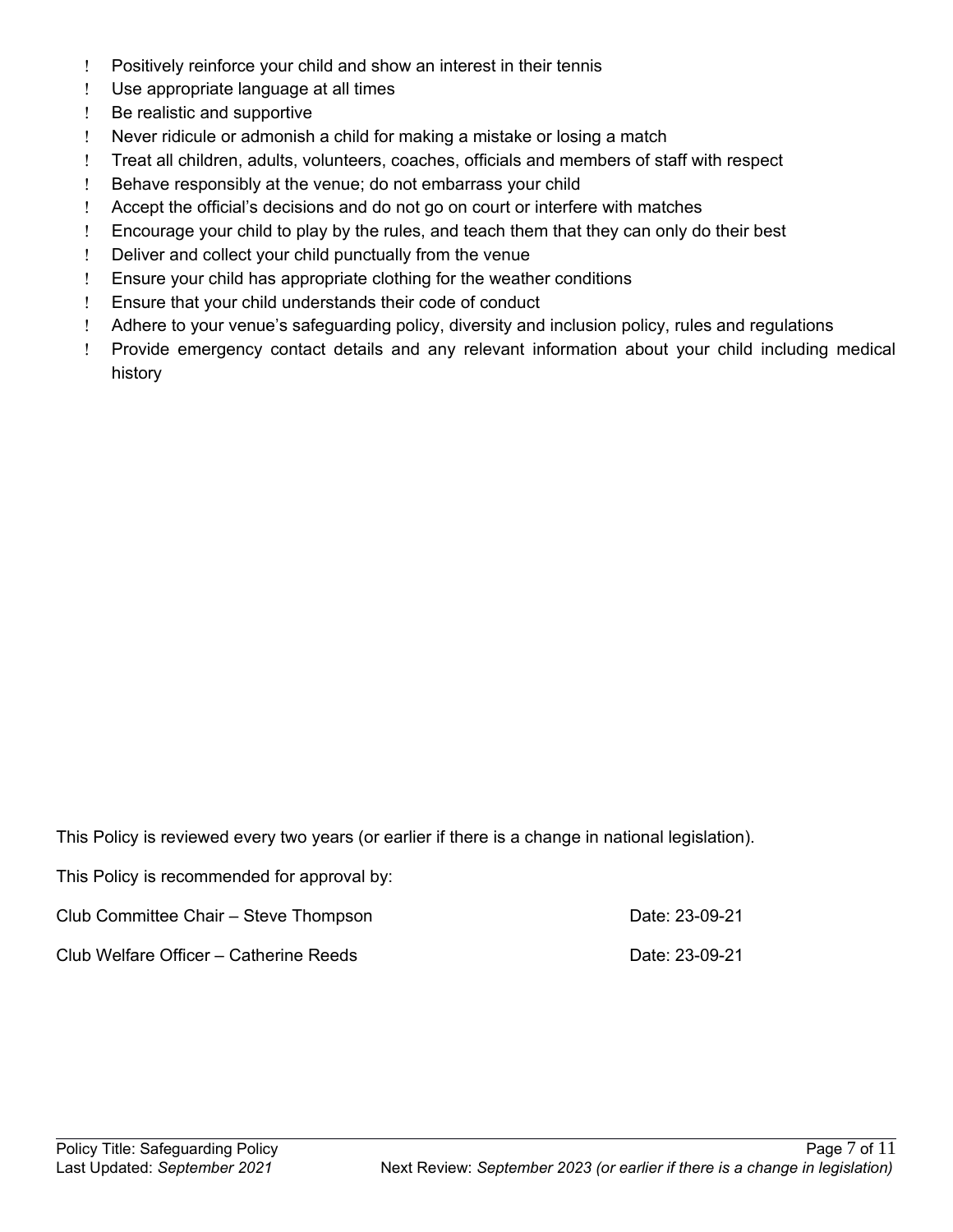## **Appendix A: Glossary of Terms**

**Safeguarding:** protecting **children** from abuse and neglect, preventing the impairment of children's health or development, ensuring that children are growing up in circumstances consistent with the provision of safe and effective care, and taking action to enable all children to have the best life chances. Enabling **adults at risk** to achieve the outcomes that matter to them in their life; protecting their right to live in safety, free from abuse and neglect. Empowering and supporting them to make choices, stay safe and raise any concerns. Beginning with the assumption that an individual is best-placed to make decisions about their own wellbeing, taking proportional action on their behalf only if someone lacks the capacity to make a decision, they are exposed to a life-threatening risk, someone else may be at risk of harm, or a criminal offence has been committed or is likely to be committed.

#### **Abuse and neglect**

**Physical abuse:** A form of abuse which may involve hitting, shaking, throwing, poisoning, burning or scalding, drowning, suffocating or otherwise causing physical harm to a child or adult at risk. Physical harm may also be caused when a parent or carer fabricates the symptoms of, or deliberately induces illness

**Sexual abuse:** Involves forcing or enticing a child or young person to take part in abuse sexual activities, not necessarily involving a high level of violence, whether or not the child is aware of what is happening. The activities may involve physical contact, including assault by penetration (for example, rape or oral sex) or nonpenetrative acts such as masturbation, kissing, rubbing and touching outside of clothing. They may also include non-contact activities, such as involving children in looking at, or in the production of, sexual images, watching sexual activities, encouraging children to behave in sexually inappropriate ways, or grooming a child in preparation for abuse (including via the internet). Sexual abuse is not solely perpetrated by adult males. Women can also commit acts of sexual abuse, as can other children

**Emotional abuse:** The persistent emotional maltreatment of a child or adult at risk such as to cause severe and persistent adverse effects on their emotional development. It may involve conveying to a child/ adult at risk that they are worthless or unloved, inadequate, or valued only insofar as they meet the needs of another person; not giving them opportunities to express their views; deliberately silencing them or 'making fun' of what they say or how they communicate. It may feature age or developmentally inappropriate expectations being imposed, including interactions that are beyond a child or adult at risk's developmental capability, as well as overprotection and limitation of exploration and learning, or preventing them participating in normal social interaction. It may involve seeing or hearing the ill-treatment of another. It may involve serious bullying (including cyber bullying), causing a child or adult at risk to feel frightened or in danger, or the exploitation or corruption of children. Some level of emotional abuse is involved in all types of maltreatment of a child, though it may occur alone.

**Neglect:** The persistent failure to meet a child/ adult at risk's basic physical and/or psychological needs, likely to result in the serious impairment of their health or development. It may involve a parent or carer failing to:

| $\Omega$                                                    | provide adequate food, clothing     |
|-------------------------------------------------------------|-------------------------------------|
| and shelter (including exclusion from home or abandonment); |                                     |
| $\Omega$                                                    | protect a child/ adult at risk from |
| physical and emotional harm or danger;                      |                                     |
| $\Omega$                                                    | ensure adequate supervision         |
| (including the use of inadequate care-givers); or           |                                     |
| $\Omega$                                                    | ensure access to appropriate        |
| medical care or treatment.                                  |                                     |

It may also include neglect of, or unresponsiveness to, a child's or adult at risk's basic emotional needs. Neglect may occur during pregnancy as a result of maternal substance abuse.

#### **Additional examples of abuse and neglect of adults at risk**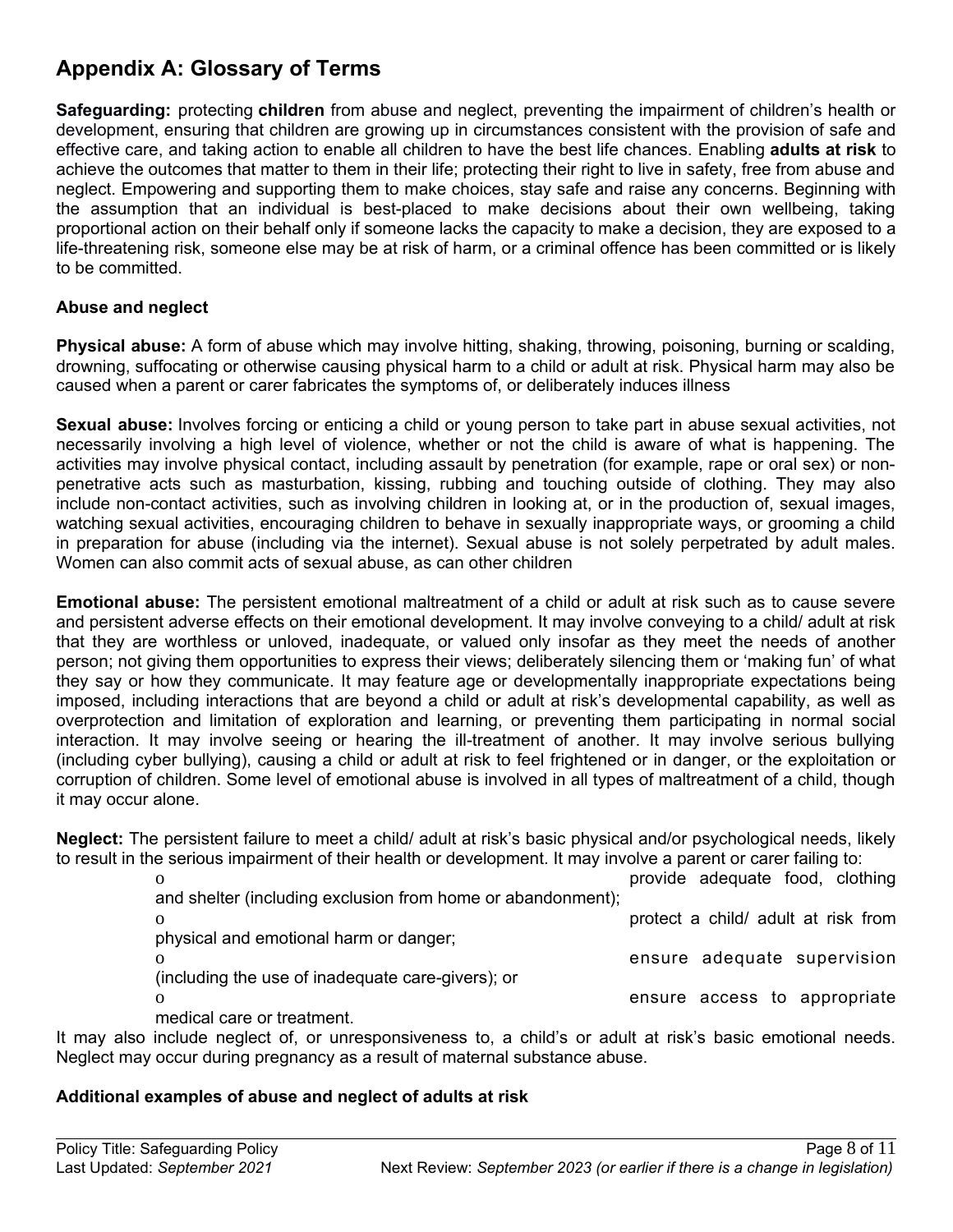**Financial abuse**: having money or property stolen; being defrauded; being put under pressure in relation to money or other property; and having money or other property misused.

**Discriminatory abuse**: treating someone in a less favourable way and causing them harm, because of their age, gender, sexuality, gender identity, disability, socio-economic status, ethnic origin, religion and any other visible or non-visible difference.

**Domestic abuse**: includes physical, sexual, psychological or financial abuse by someone who is, or has been a partner or family member. Includes forced marriage, female genital mutilation and honour-based violence (an act of violence based on the belief that the person has brought shame on their family or culture). Domestic abuse does not necessarily involve physical contact or violence.

**Psychological abuse:** including emotional abuse, threats of harm or abandonment, deprivation of contact, humiliation, blaming, controlling, intimidation, coercion, harassment, verbal abuse, isolation or withdrawal from services or supportive networks.

**Organisational abuse**: where the needs of an individual are not met by an organisation due to a culture of poor practice or abusive behaviour within the organisation.

**Self-neglect:** behaviour which threatens an adult's personal health or safety (but not that of others). Includes an adult's decision to not provide themselves with adequate food, clothing, shelter, personal hygiene, or medication (when indicated), or take appropriate safety precautions

**Modern slavery**: encompasses slavery, human trafficking, criminal and sexual exploitation, forced labour and domestic servitude. Traffickers and slave masters use whatever means they have at their disposal to coerce, deceive and force individuals into a life of abuse, servitude and inhumane treatment.

A person who is being abused may experience more than one type of abuse

Harassment, and bullying are also abusive and can be harmful

Female Genital Mutilation (FGM) is now recognised as a form of physical, sexual and emotional abuse that is practised across the UK

Child Sexual Exploitation is recognised as a form of sexual abuse in which children are sexually exploited for money, power or status

Child trafficking is recognised as child abuse where children are often subject to multiple forms of exploitation. Children are recruited, moved or transported to, or within the UK, then exploited, forced to work or sold

People from all cultures are subject to abuse. It cannot be condoned for religious or cultural reasons

Abuse can have immediate and long-term impacts on someone's well-being, including anxiety, depression, substance misuse, eating disorders and self-destructive Conducts, offending and antisocial Conduct

Those committing abuse are most often adults, both male and female. However, child-to-child abuse also takes place.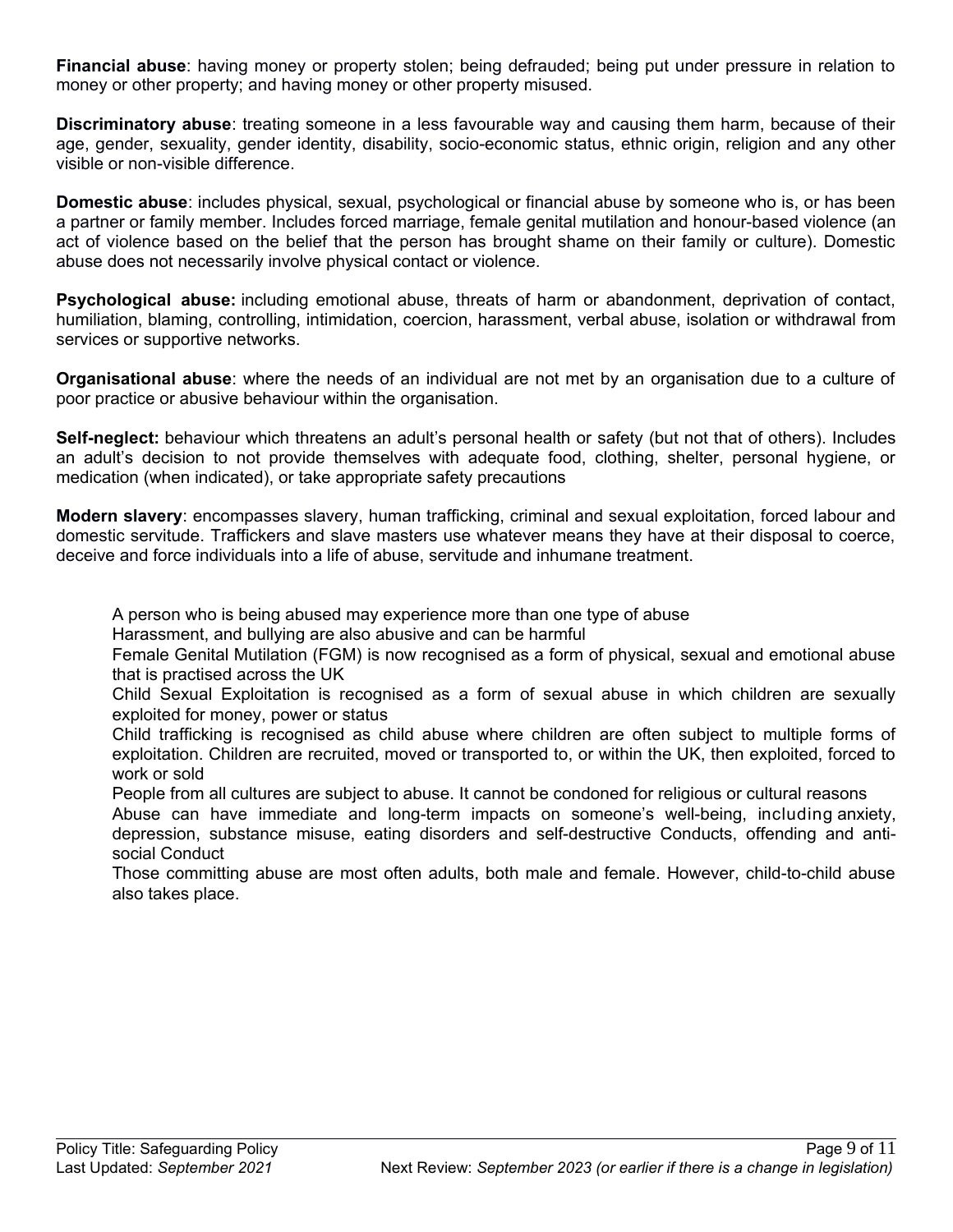### **Appendix B: What to do if a disclosure from a child or adult at risk is made to you:**

- 1. **Listen** carefully and calmly to the individual
- 2. **Reassure** the individual that they have done the right thing and what they have told you is very important
- 3. **Avoid questioning** where possible, and never ask leading questions
- 4. **Do not promise secrecy**. Let the individual know that you will need to speak to the Welfare Officer/LTA Safeguarding Team because it is in their best interest. If you intend to speak to the police or social care, you should let them know this too.
- 5. **Report the concern.** In an emergency, call the police (999), otherwise talk to the Welfare Officer/LTA Safeguarding Team as soon as possible. Do not let doubt/personal bias prevent you from reporting the allegation
- 6. **Record** details of the disclosure and allegation using the LTA's online reporting a concern form within 24 hours*. If you do not have access to the online form, write down the details using what you have available then sign and date it.*